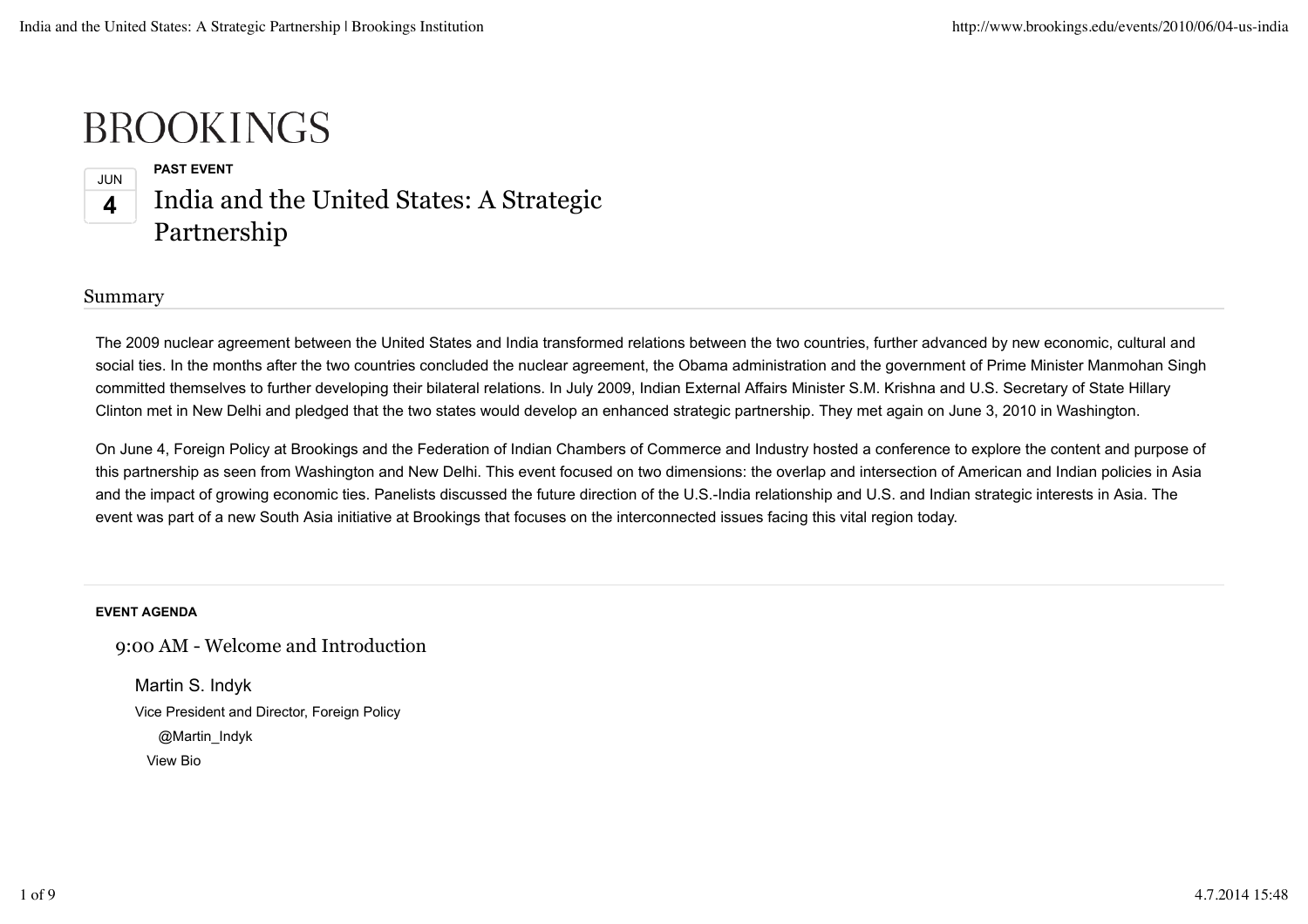Rajan Bharti Mittal President, Federation of Indian Chambers of Commerce and Industry

Bill Burns Under Secretary of State for Political Affairs, U.S. Department of State

Nirupama Rao Indian Foreign Secretary

9:45 AM - Panel 1: American and Indian Strategic Interests in Asia

Co-Moderator and Discussant: Lalit Mansingh Former Indian Foreign Secretary and Ambassador to the United States

Co- Moderator and Discussant: Frank Wisner Former U.S. Ambassador to India

Marshall Bouton President, Chicago Council on Global Affairs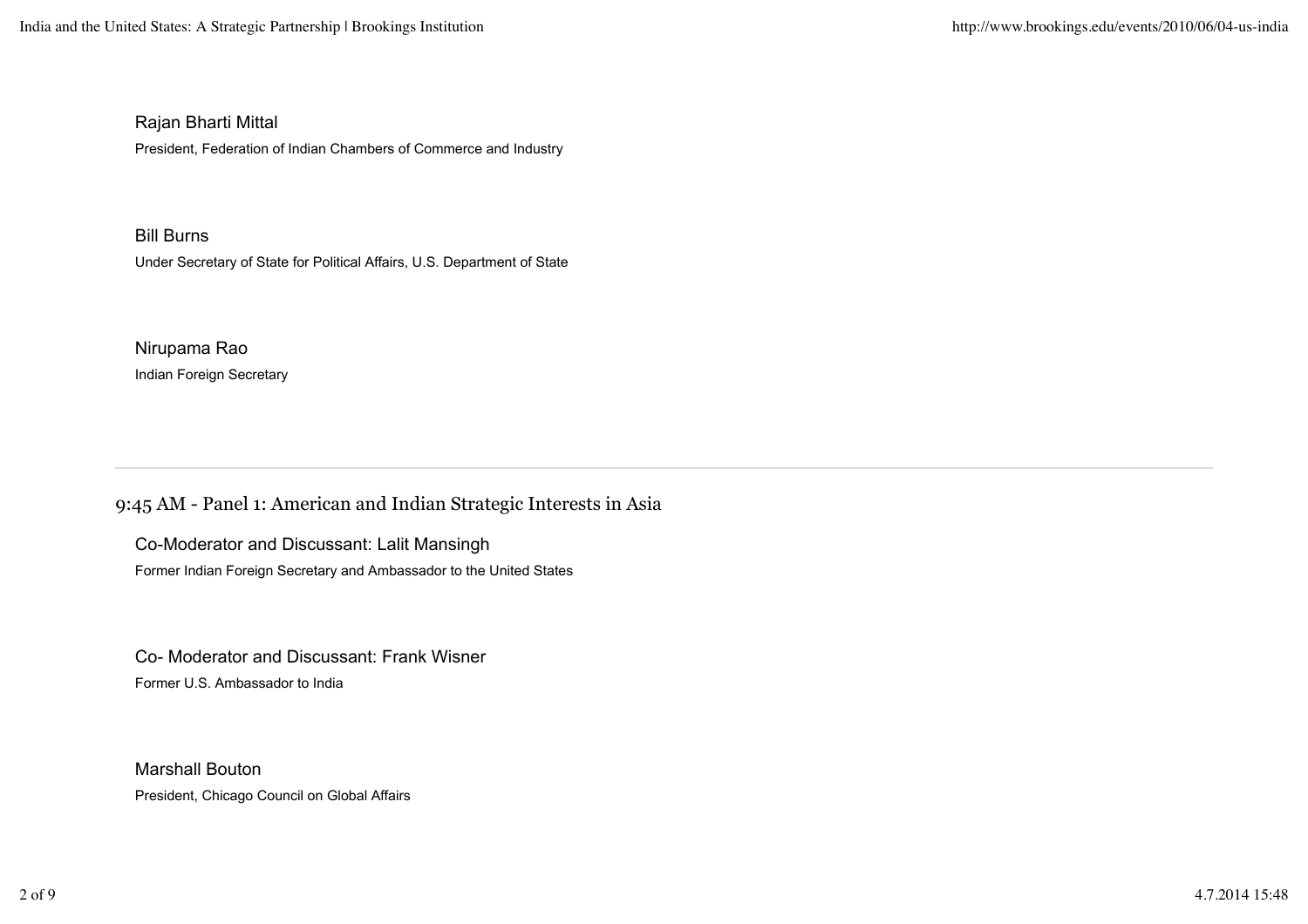Gautam Adhikari FICCI Fellow, East-West Center

Kenneth G. Lieberthal

Senior Fellow, Foreign Policy, Global Economy and Development, John L. Thornton China Center View Bio

11:10 AM - Panel 2: The Impact of New Economic Ties on the Overall U.S.-India Strategic Relationship

Co- Moderator and Discussant: Amit Mitra Secretary General, Federation of Indian Chambers of Commerce and Industry

Co- Moderator and Discussant: Thomas Pickering Former Under Secretary of State

Eswar Prasad Senior Fellow, Global Economy and Development New Century Chair in International Trade and Economics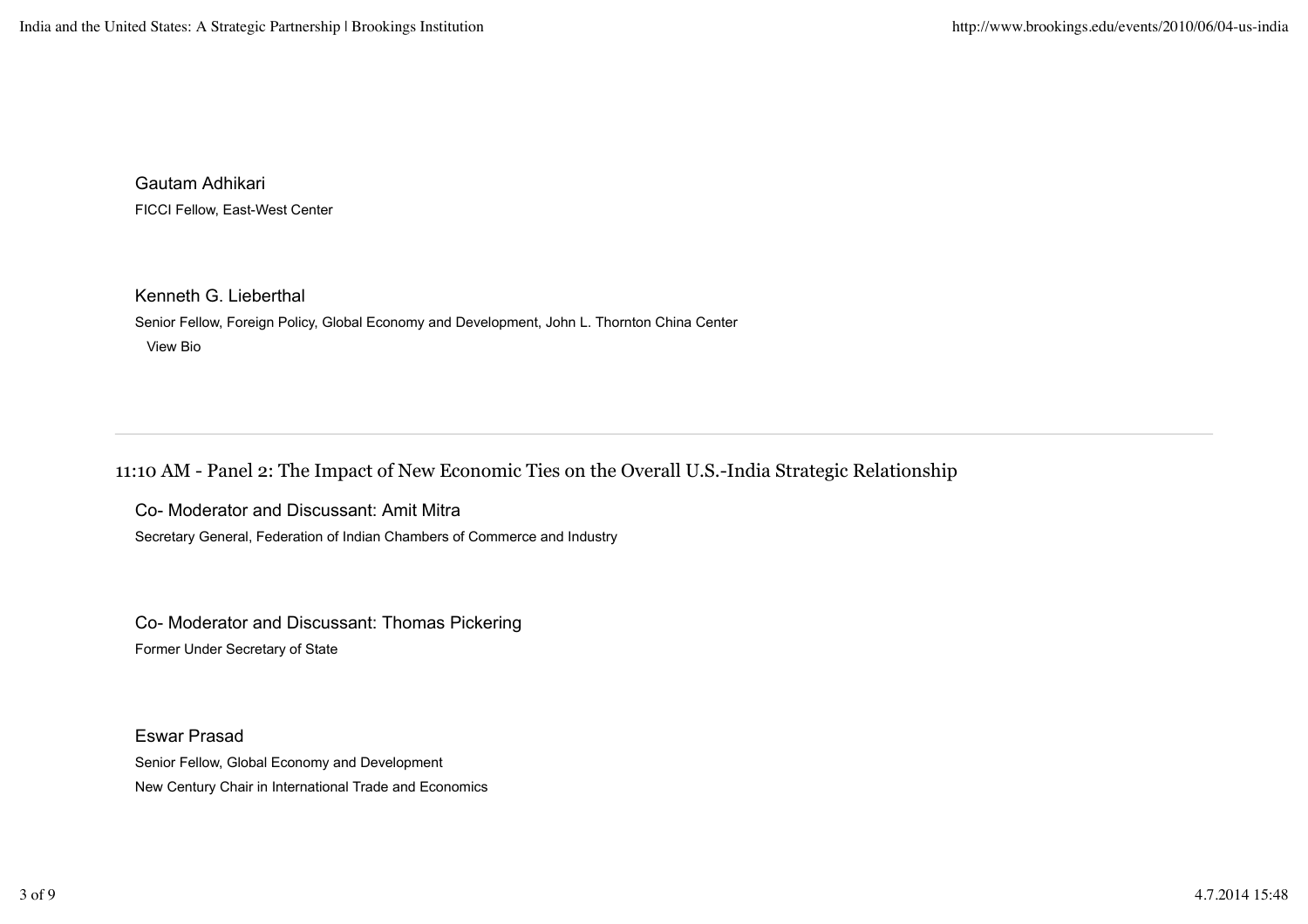@EswarSPrasad

View Bio

Arvind Panagariya Nonresident Senior Fellow, Global Economy and Development View Bio

Teresita Schaffer Director, South Asia Program, Center for Strategic and International Studies Former Deputy Assistant Secretary of State for South Asia

1:30 PM - Panel 3: Where is the U.S.-India Strategic Relationship Headed in the Coming Year?

Co- Moderator and Discussant: Kanwal Sibal

Former Indian Foreign Secretary and Ambassador to Russia and France

Foreign Policy, " itemprop="jobTitle" /> Co- Moderator and Discussant: <a href="http://www.brookings.edu/experts/cohens.aspx">Stephen Cohen</a>

Senior Fellow, Foreign Policy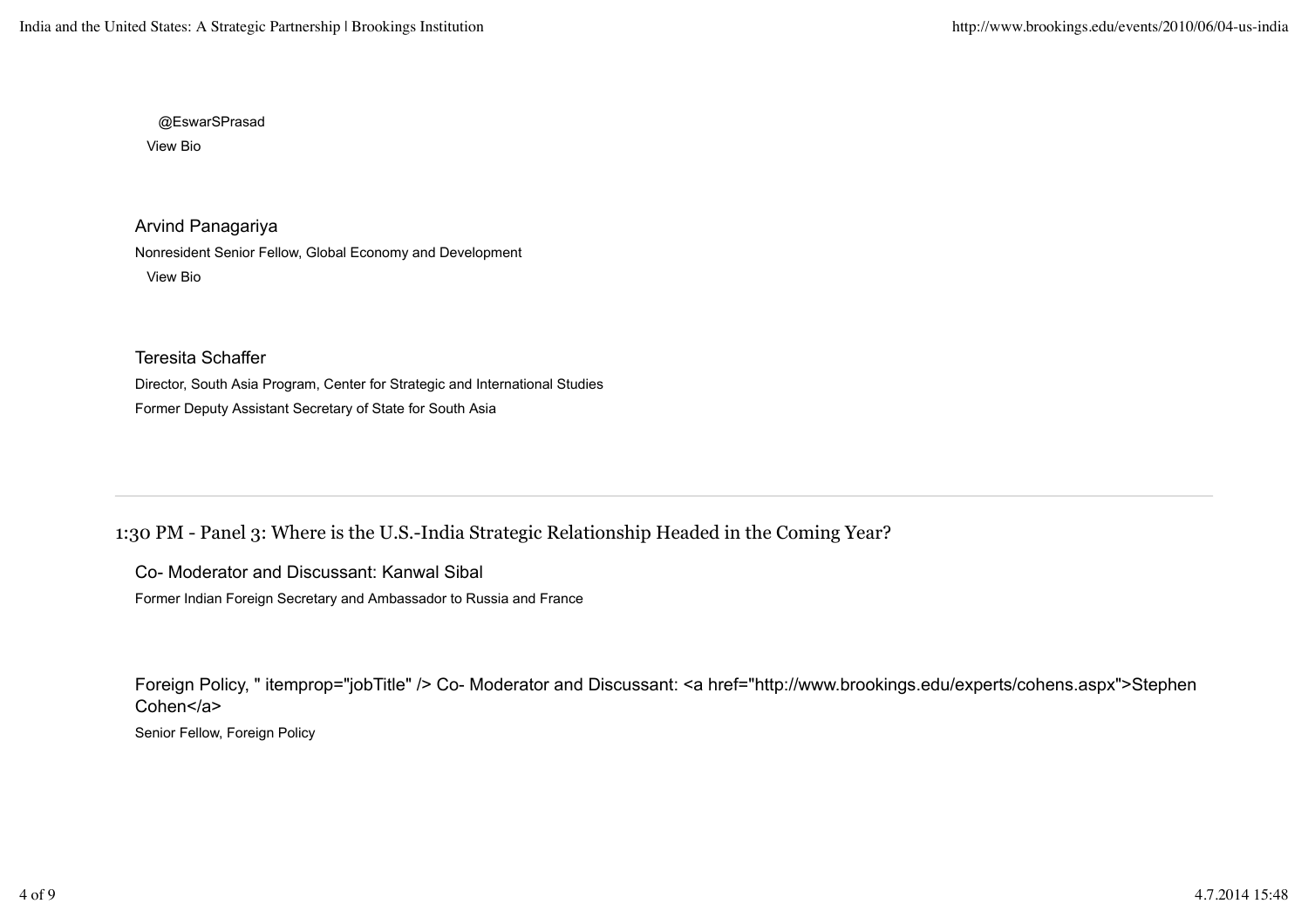Jonah Blank Policy Director for South Asia, Senate Foreign Relations Committee

Edward Luce Washington Bureau Chief, *Financial Times*

Karl F. Inderfurth Director, Graduate Program in International Affairs, George Washington University Former Assistant Secretary of State for South Asian Affairs

Ajay Shankar Distinguished Fellow, The Energy and Resources Institute, New Delhi

#### Details

June 4, 2010 9:00 AM - 3:00 PM EDT

Carnegie Endowment for International Peace Root Room 1779 Massachusetts Avenue, NW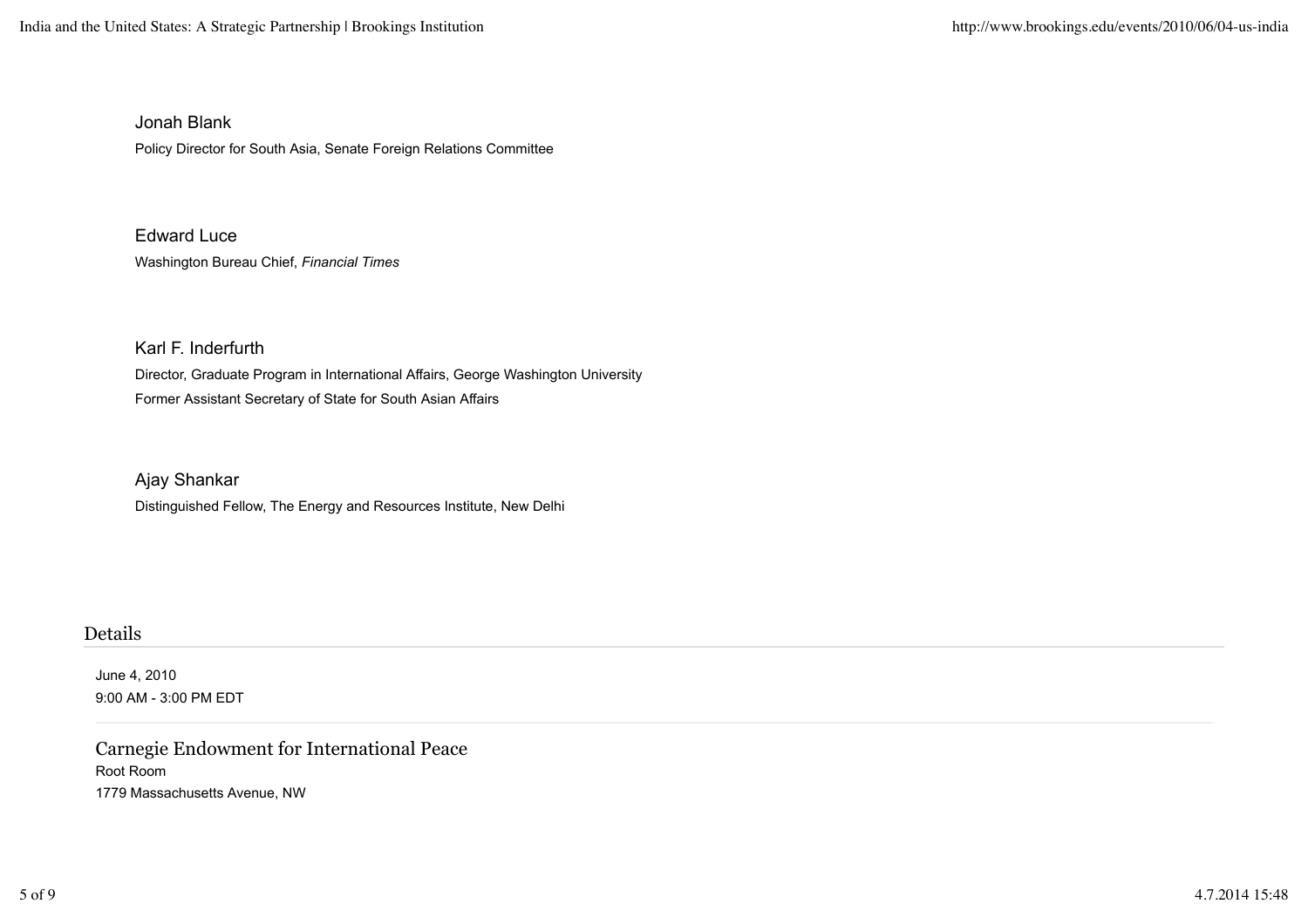Map **FOR MORE INFORMATION**

Brookings Office of Communications events@brookings.edu (202) 797-6105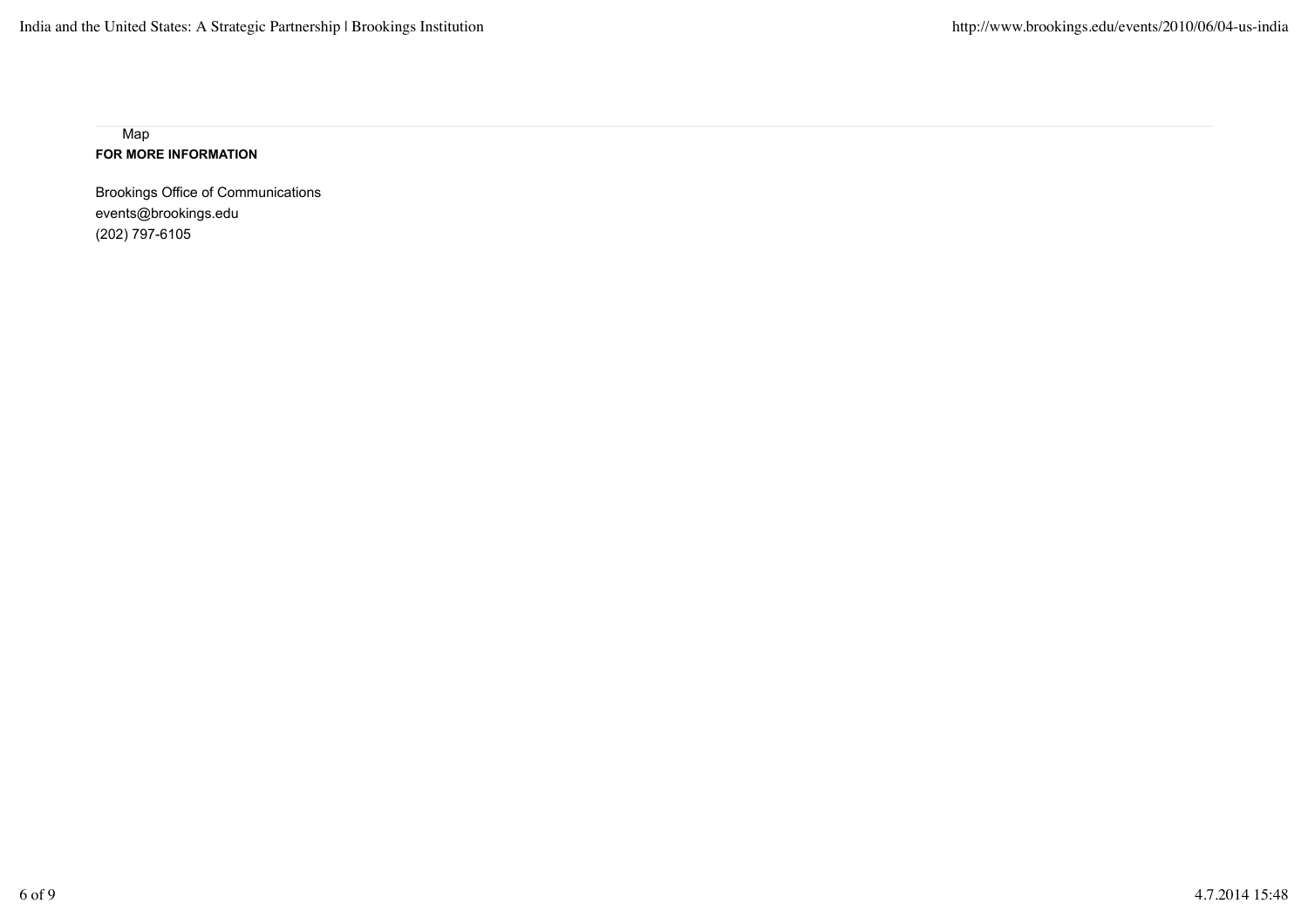India and the United States: A Strategic Partnership | Brookings Institution http://www.brookings.edu/events/2010/06/04-us-india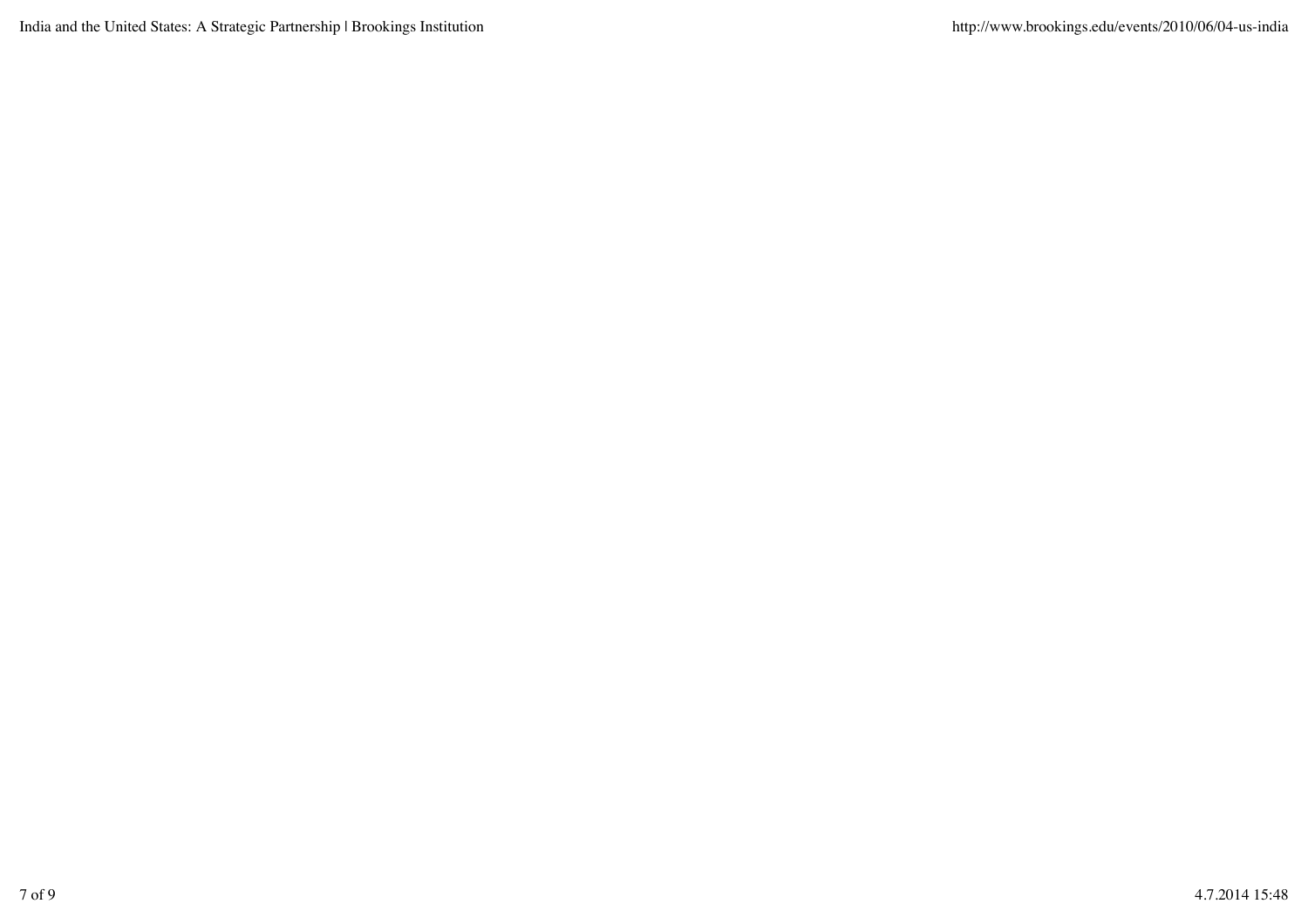India and the United States: A Strategic Partnership | Brookings Institution http://www.brookings.edu/events/2010/06/04-us-india